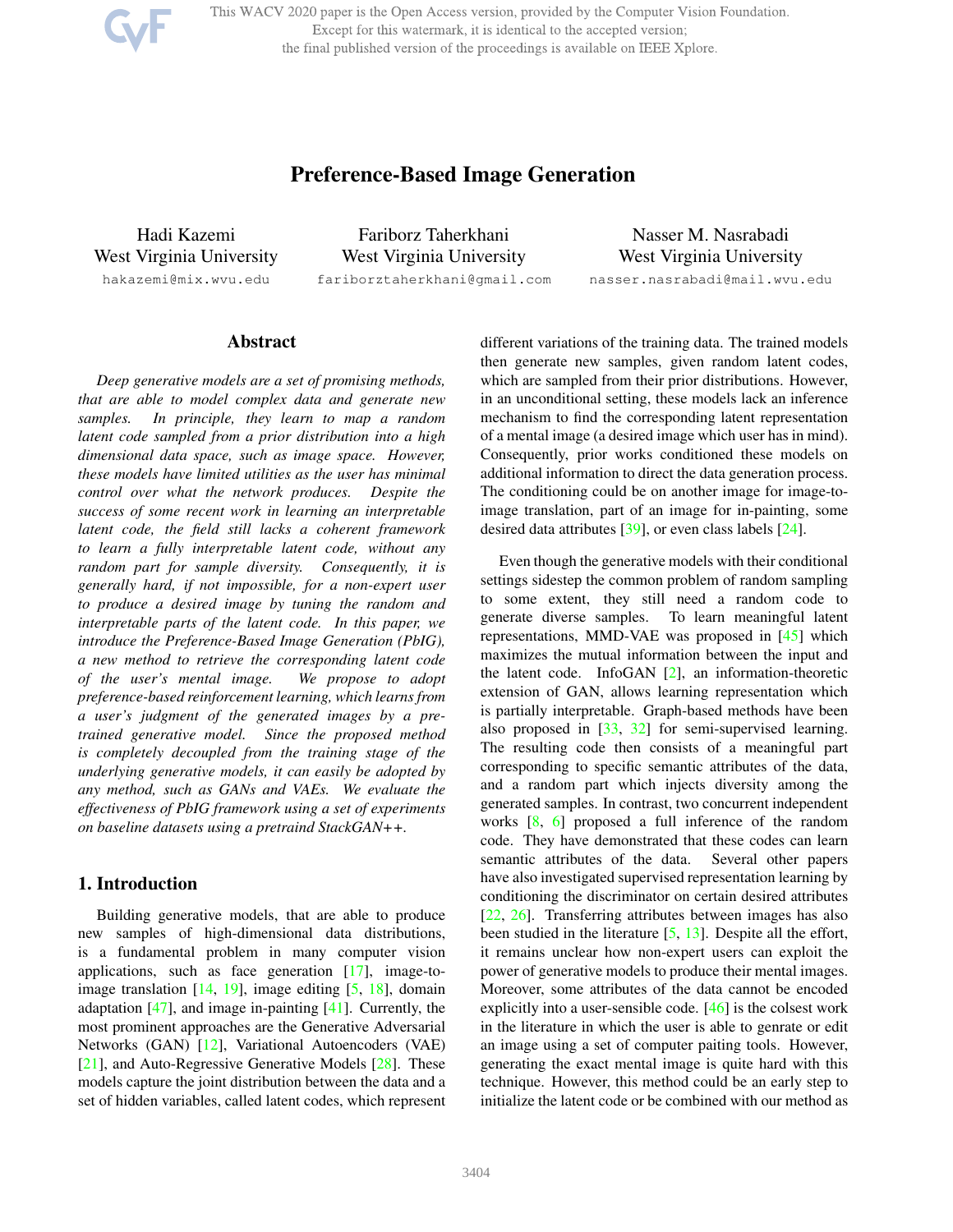a condition.

To overcome these limitations, we propose a universal framework that enables users to produce arbitrary images in a sequential fashion. At each step, the users are required to compare a pair of generated images by a pre-trained generative model and select their preferences. The proposed framework then learns the corresponding latent representation of users' mental images. In essence, this framework fits within the Preference Learning (PL) paradigm [10]. Roughly speaking, preference learning is about modeling the preference using a set of instances, which are associated with an order relation. In recent past, extensive research has been conducted to address this problem proposing different techniques to learn from human judgments  $[1, 11, 36, 38, 30]$ . After the success of Reinforcement Learning (RL) in many applications [16], they are extended to a new paradigm, namely Preferencebased Reinforcement Learning (PbRL), which enables RL algorithms to learn from preferences rather than absolute reward values [37]. Typically, they first learn a preference function using a set of training examples, and subsequently, a policy is learned to make actions which minimize the number of mis-ranked pairs. A series of experiments are conducted in [3, 23], involving actual human feedback, to play video games or perform robotics tasks. In [43], a new technique, called dueling bandit, is proposed which uses preferences in an interactive, but non-sequential setting. One notable difference is that they deal with a sequence of actions in a relatively low dimensional space, while we need to learn a single high dimensional action.

Our framework, which is developed based on PbRL, jointly trains a reward network, which fits a reward function to a user's preferences, and a trainable latent code that generates the user's mental image. More directly, the latent code optimizes the underlying function of the reward network. Compared to prior work, our key contribution is proposing a novel framework, called Preference-Based Image Generation (PbIG), that can find the corresponding random code of a desired image, for a given generative model, through a sequence of preference judgments by the user. We develop a training strategy, and the required considerations for its success, to retrieve a latent code on a relatively small number of judgments. It takes between 5-15 minutes in average for a non-expert user to generate a mental image using PbIG, which is way less than a couple of hours that they need to edit/generate an image in many applications such as sketch-to-photo synthesis in law enforcement or art, interior design (like bedroom/kitchen datasets), and exterior designs (tower dataset).

To the best of our knowledge, this work is the first to leverage the power of preference-based learning in predicting the random codes of generative models to produce user-desired images. Since PbIG is completely

decoupled from the training stage of the generative models, it can be adopted by any pre-trained generative models with no more effort. Note that conditioning on some humansensible attributes can also benefit PbIG, by limiting the latent code search space. In this work, we evaluate the PbIG framework using multiple baseline datasets. We employed StackGAN++ [44] to conduct our experiments, as it can efficiently generate more realistic and diverse images in different domains compared to other generative models. However, the whole framework is identical for any other generative models. Finally, we utilize Model-Agnostic Meta-Learning (MAML) [9] to reduce the number of comparison required by the user.

## 2. Preliminaries

In this section, we provide some rudiments of GANs and PbRL, necessary to understand the proposed preferencebased image generation framework.

## 2.1. Generative Adversarial Networks (GANs)

GANs [12] are a group of generative models which learn the statistical distribution of the training data, allowing us to synthesize data samples by mapping a random noise  $z$ to an output image y:  $G(z) : z \longrightarrow y$ , where G is the generator network. GAN in its conditional setting (cGAN) is proposed in [15] which learns a mapping from an input x and a random noise z to the output image y:  $G(x, z)$ :  ${x, z} \rightarrow y$ , using an autoencoder network. The generator model  $G(x, z)$ , is trained to generate an image which is not distinguishable from "real" samples by a discriminator network, D. Simultaneously, the discriminator is learning, adversarially, to discriminate between the "fake" generated images by the generator and the real samples from the train dataset. The objective function of GAN is given by:

$$
l_{GAN}(G, D) = \mathbf{E}_{x, y \sim p_{data}}[\log D(x, y)] + \mathbf{E}_{x, z \sim p_z}[\log(1 - D(x, G(x, z)))],
$$
 (1)

where  $G$  attempts to minimize it and  $D$  tries to maximize it. Since the adversarial loss is not enough to guarantee that the trained network generates the desired output, one may add an extra Euclidean distance term to the objective function to generate images which are near the ground truth. Consequently, the final objective is defined as follows:

$$
G^* = \arg\min_G \max_D l_{GAN}(G, D) + \lambda l_{L1}(G), \quad (2)
$$

where  $l_{L_1}(G) = \| y - G(x, z) \|_1$  and  $\lambda$  is a weighting factor.

#### 2.2. Preference-Based Reinforcement Learning

In standard reinforcement learning setup, an agent interacts with an environment  $E$ . At each timestep the agent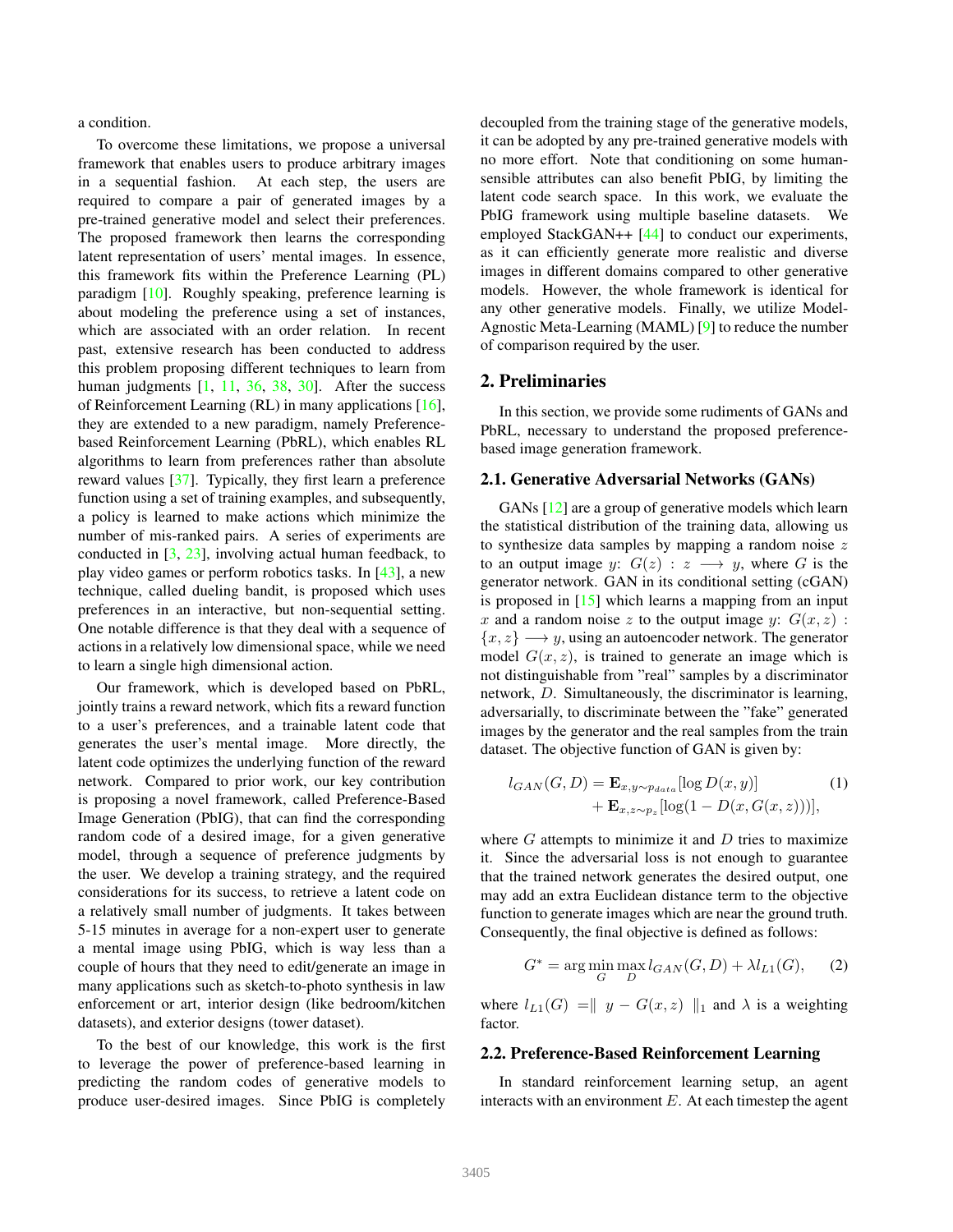receives an observation  $o \in O$  from the environment, and takes an action  $a \in A$  based on a policy,  $\pi : O \to A$ , which maps states to a probability distribution over the actions. Subsequently, the environment assign a scalar reward  $r(o, a) \in R$  to the taken action. The goal in reinforcement learning is to learn an optimal policy, which maximizes the discounted sum of rewards through all the steps. However, in PbRL the environment does not supply any rewards to the agent. In contrast, the agent's actions are evaluated by a human user, and a label is provided to the agent in terms of preferences between pairs of actions. In this context, we write  $o_1 > o_2$  indicating the observation  $o_1$ is preferred, by the user, to the observation  $o_2$ .

In PbRL, the policy and reward estimators are implemented as two neural networks which are updated in the following steps: first, the agent takes an action,  $a$ , based on the policy network  $\pi$ , i.e.,  $a = \pi(a)$ . The parameters of  $\pi$  are optimized to maximize the sum of estimated rewards  $\hat{r} = N_R(o, a)$  where  $N_R$  is the reward network; then, a pair of observations are passed to the user for comparison; finally, the parameters of the reward network are updated to estimate a higher reward for the user preferred observation.

## 2.3. Model-Agnostic Meta-Learning (MAML)

The goal in meta-learning is to train a model which can rapidly adapt to new tasks with a few training iterations. The Model-Agnostic Meta-Learning (MAML) [9] is a meta learning algorithm which learns a data-driven initialization of the models that accelerate the standard reinforcement learning on new task drawn from a task distribution  $p(\tau)$ . The meta-training objective of MAML is:

$$
\theta'_{i} = \theta - \alpha \nabla_{\theta} \mathcal{L}_{\tau_{i}}(\pi_{\theta})
$$
\n
$$
\theta = \theta - \beta \nabla_{\theta} \sum_{\tau_{i} \sim p(\tau)} \mathcal{L}_{\tau_{i}}(\pi_{\theta'_{i}}),
$$
\n(3)

where  $\theta$  is the parameters of the policy network  $\pi_{\theta}$  which maps states to a probability distribution over the actions, and  $L$  represent an arbitrary loss function which is selected based on the application. In effect, the MAML finds model parameters that with small changes will improve the loss function of any task drawn from the  $p(\tau)$ , when moving in the direction of that loss  $[9]$ . Our framework employs MAML to initialize the reward network parameters and accelerate the preference-learning process. Its effectiveness is explored in Sec 5.3.

# 3. Preference-Based Image Generation (PbIG)

In our proposed Preference-Based Image Generation (PbIG) the state of environment does not change as the user has a fixed mental image at all time, and taking new actions does not change the desired image. In other words, we can look at our problem as a continuous multi-armed bandit (stateless reinforcement learning) [34]. Consequently, the reward is a sole function of the action (see Figure (1)). In our formulation, we do not have a policy network. In contrast, we optimize directly the GAN random code  $z$  that produces user's mental image. This code is considered as the action in our RL formulation. Note that for the rest of this paper, for the sake of consistency with the GAN formulation, we use z to refer to the actions.

Following the approach in [3], the reward estimator network,  $N_R$ , can be interpreted as a preference-predictor when we consider  $\hat{r} = N_R(z)$  as a factor which quantifies the user's judgments. Then, the probability of preferring an action depends exponentially on the value of the estimated reward and can be calculated as follows:

$$
P[z_1 > z_2] = \frac{e^{\hat{r}_1}}{e^{\hat{r}_1} + e^{\hat{r}_2}},\tag{4}
$$

where  $r_1 = N_R(z_1)$  and  $r_2 = N_R(z_2)$  are the corresponding rewards of the two latent codes  $z_1$  and  $z_2$ , respectively.

At each time step, the user is given a pair of images generated from  $z_1$  and  $z_2$  to indicate (a) which image is more similar to the desired image, (b) the two images are equally similar, or (c) none of them is comparable to the desired image. If one of the images is selected as preferable, then its corresponding label  $l$  is set to one. Correspondingly, the label of the unfavored image is set to zero. In the case of neutral preference, both the labels are set to 0.5. Finally, when both images are rejected by the user, both labels are set to zero. In other words, the corresponding label of each image, or its corresponding latent code, determines the probability of being preferred by the user.

We can update the parameters of  $N_R$  to predict the user's preference labels. To this end, we minimize the crossentropy loss between the estimated preferred probability and the actual labels provided by the user:

$$
L_R(\hat{r}_1, \hat{r}_2) = - \sum_{(z_1, z_2, l_1, l_2) \in B} l_1 \log P[z_1 > z_2]
$$
 (5)  
+  $l_2 \log P[z_2 > z_1],$ 

where  $B$  is the training batch,  $l_1$  and  $l_2$  are the corresponding rewards of the two random codes  $z_1$  and  $z_2$ , respectively. We update the reward and code with some modifications to the proposed steps in PbRL. Since our formulation is stateless, we cannot generate a pair of codes using a policy network to update the parameters of reward function. In order to sidestep this issue, we select two codes following a modified  $\epsilon$ -greedy policy. The GAN generator then produces two images from the given codes for user comparison. The parameters of the reward network are updated based on the user-assigned labels and their estimated values to minimize the loss function in (5).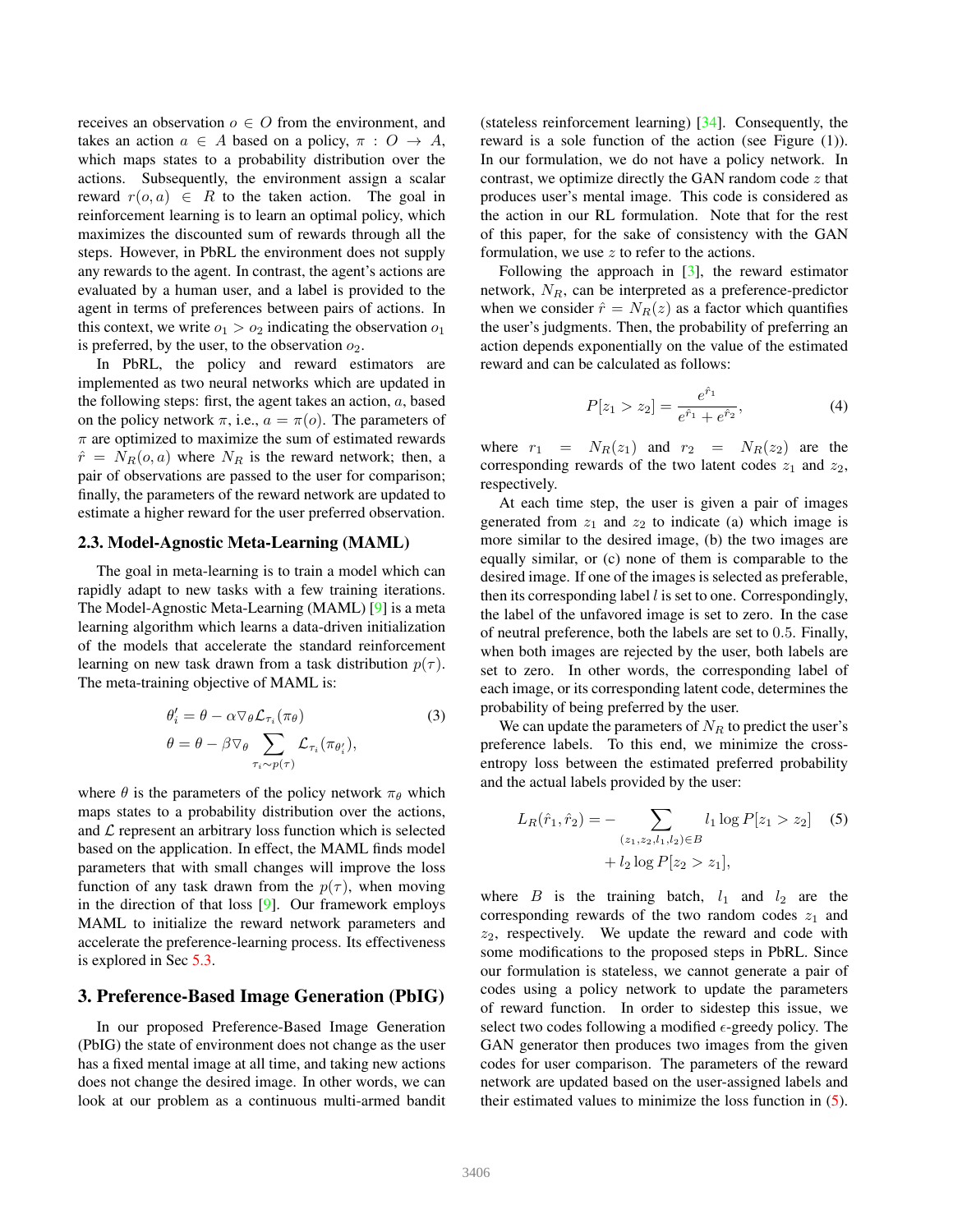

Figure 1: The proposed PbIG framework, is trained in two steps: The reward network update is based on the user's preference labels assigned to two random codes  $z_1$  and  $z_2$ ; The goal of the latent code update is to find the random code z which maximizes the estimated reward  $\hat{r}$ . Note that incorporating the generator and discriminator, minimizing the discriminator loss, is optional in this step, but can avoid the codes with non-satisfactory results.

Subsequently, a latent code, z is send to the reward function. The latent code then is optimized to maximize the estimated reward, minimizing the following loss function:

$$
L_z = -\sum_{z \in B} N_R(z). \tag{6}
$$

As a final step, we find the best initialization of our reward network using the MAML. Note that the MAML in the original paper  $[9]$  is used to find the initialization of the policy network. However, in our formulation of a stateless RL, we used the same technique to find the best initialization for the reward network. It usualy being trained based on multiple tasks which could come from a single or multiple datasets. However, in our probelm, since for each experiment we need to train a new reward network from scrach, and it can be considered as a new task, we employ MAML for find the best initial weights for the reward network using a series of synthetic-feedback experiments. The meta-training objective of MAML is defined as:

$$
\theta'_{i} = \theta - \alpha \nabla_{\theta} \mathcal{L}_{\tau_{i}}(N_{R}^{\theta})
$$
\n
$$
\theta = \theta - \beta \nabla_{\theta} \sum_{\tau_{i} \sim p(\tau)} L_{R}(N_{R}^{\theta'_{i}}),
$$
\n(7)

where  $L_R$  is defined in (5).

# 4. Implementation

We adopt the "memory replay" to speed up the learning process by utilization of earlier samples. However, early experiments showed that the size of memory replay should be relatively small, or the network stops learning due to the very old randomly selected samples with limited information. We also propose to use a weighted memory, which enables us to adopt a bigger memory size. In this setup, we assign a distinct weight to each sample in the memory replay upon its arrival. The assigned weights then decay after each step, which means the older samples in the memory replay have less contributions to the loss function.

We train an ensemble of reward networks on randomly selected pairs from the replay memory. The final estimate of the reward is calculated by normalizing each of the estimators and then averaging the results. Also, similar to [3], we normalize the reward values, estimated by  $N_R$ , to have zero mean and constant standard deviation.

Even though GANs can learn to map a random code from a fixed distribution to an image in the training domain, they still fail to generate satisfactory results for some areas of the latent space. Preliminary experiments showed that there is a possibility that the code update stops in any of these areas of the code space. To overcome this issue, we incorporate the discriminator loss when updating the code.

$$
L_{\pi}^{total}(o) = L_z - L_D(G(z)),\tag{8}
$$

where  $L_D(G(z))$  is the loss of discriminator for the generated image  $G(z)$ . We use this general notation, as different GAN variants employ different losses.

Finally, with a pre-defined frequency, we generate a query from two randomly selected latent codes among the previous user's preferences. We also let the user select the current preference as the best generated image. If the current preference is not selected as the best generated image, we add the current preference and the best generated image as another pair to the memory. Clearly, the former is labeled as the preferred image.

#### 4.1. Latent Code Sampling Policy

Since the environment is stateless in our formulation, we only have a single action. However, we need a pair of actions to train our reward network. In order to overcome this problem, we select at least one of the codes at random. The random code sampling policy is the key element of the whole framework to succeed. Sampling uniformly from the code distribution tends to destabilize the reward network training. Consequently, at each step we select a pair of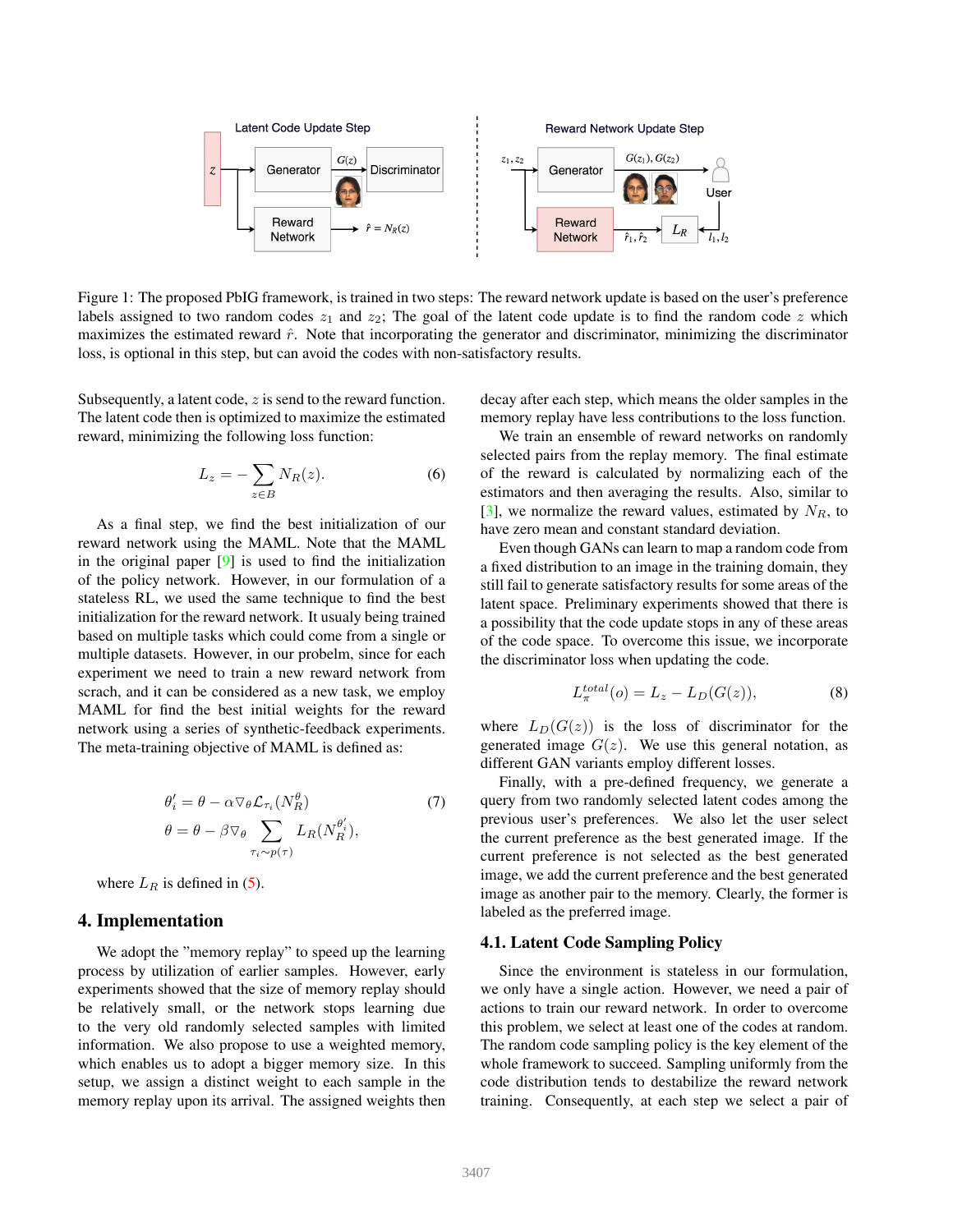

Figure 2: The evolution of the generated images by the latent code, and the desired image on different databases. Since the latent code is initialized randomly, in each experiment the StackGAN++ generates a random image. In each experiment, the first two rows are generated by human feedback and the last two rows are generated using synthetic feedback. However, for bedroom and church datasets, all samples are generated by human feedback.

codes as follows:

$$
z = \begin{cases} z \sim \mathcal{N}(z_{last}, \sigma^2) & \text{w. probability } 1 - \epsilon \\ z \sim \mathcal{N}(\mu_c, \sigma_c^2) & \text{w. probability } \epsilon \end{cases}, \quad (9)
$$

where  $\epsilon$  is the probability of taking a completely random action from the code space,  $z_{last}$  is the latest learned latent code,  $N(z_{last}, \sigma^2)$  is a normal distribution with mean  $z_{last}$  and variance  $\sigma^2$ , and  $\mathcal{N}(\mu_d, \sigma_d^2)$  is the distribution of GAN latent code, which is assumed to be a normal distribution with mean  $\mu_c$  and variance  $\sigma_c^2$  in this paper. Here,  $\sigma^2$  and  $\epsilon$  are the two hyper-parameters. To face the need to trade off between exploration and exploitation,  $\epsilon$ is initialized to one and decays over time. Following this formulation, we generate completely random images and gradually give more chance to explore the neighborhood of the learned latent code. Early experiments showed that simply sampling pairs from the entire code space collapses the model. Similar to  $[4]$ , we sample multiple pairs at each step, and select the pair with highest reward variance among the ensemble of models, based on the current learned reward networks, as a query to the user.

## 4.2. Conditional Setting

Even though the PbIG framework can be applied to the generative models, both in their unconditional and conditional settings, conditioning on some human-sensible attributes can benefit PbIG, by limiting the latent code search space. For example, in face generation, conditioning the generated face on some facial attributes, such as the gender, hair and skin colors narrows down the problem into looking exclusively for the geometrical properties of the desired face. This can reduce the average number of comparisons by the user drastically.

In conditional setting, we provide the generator network with an interpretable code c, like facial attributes, and a random code z, which represents the subtle variations of the image. Therefore, our framework only needs to learn the random code z.

# 5. Experiments

The main goal of our experiments is to investigate if a human subject can generate a desired image in a reasonable time. The framework should be able to find the latent code with the minimum number of user judgments. We evaluate PbIG on CelebA [40], edges  $\leftrightarrow$  handbags [46], edges  $\leftrightarrow$  shoes [42], LSUN bedroom and church [27], and CUB [35] datasets. To the best of our knowledge, this work is the first attempt to retrieve GAN's random codes based on the human preferences, consequently we use the Nearest Neighbor (NN) sample in training set as the baseline for comparison. Note that NN is not applicable in practice as it needs the ground truth. The image realism and diversity of the output is always the same as the underlying GAN framework and reporting them has no meaning. However, we compared the results of CelebA with IC-GAN [26] which is a conditional GAN based on the facial attributes. We conducted a comprehensive set of experiments in different settings, to evaluate the proposed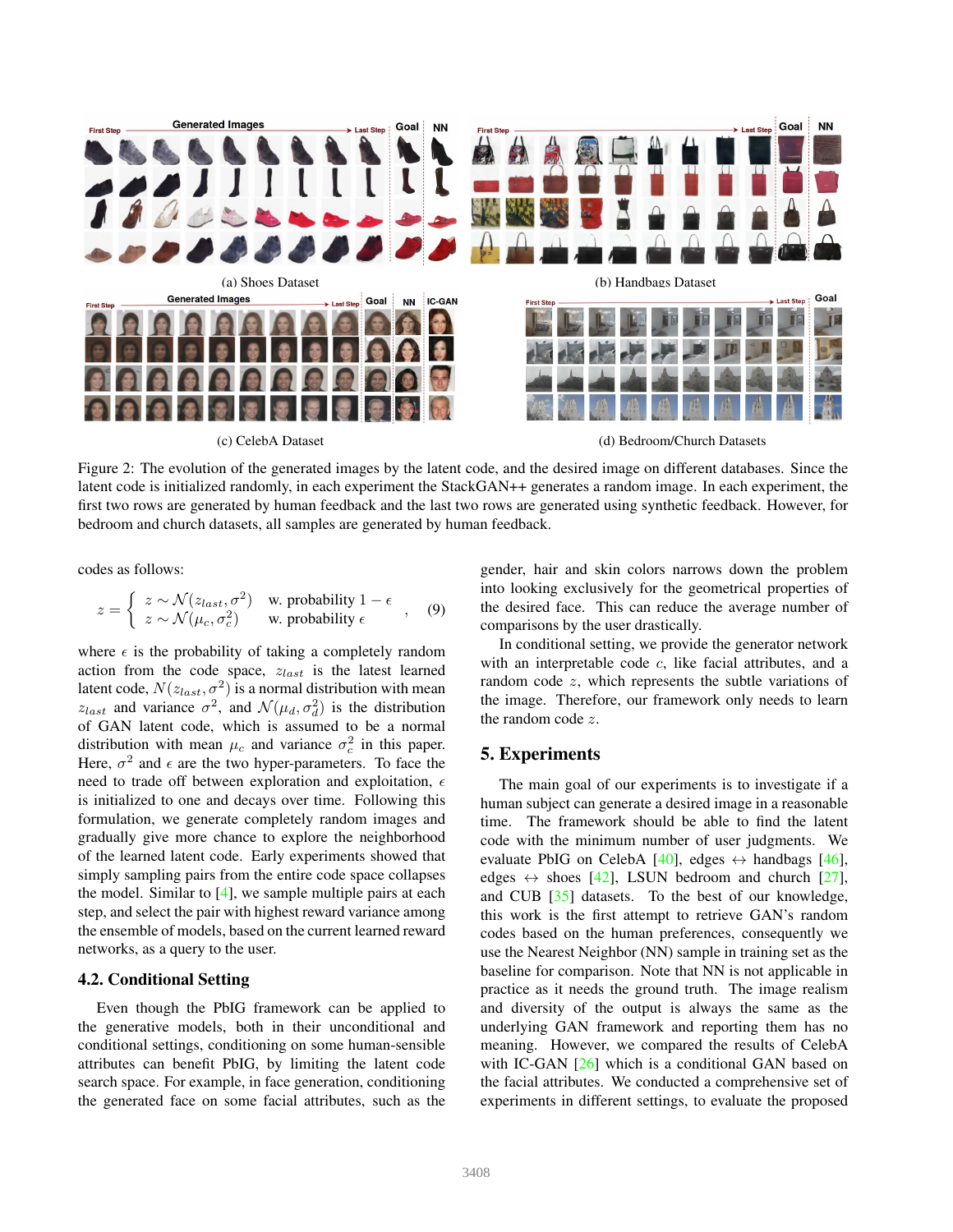PbIG both qualitatively and quantitatively.

Human or synthetic feedback: We trained the models using both human and synthetic feedbacks. In human-based experiments, feedback was provided by a subject who is given a pair of generated images. For synthetic feedback, the agent queries for comparison based on deep image features, extracted from a VGG19 [29], instead of human preferences. Note that, here, we use synthetic feedback in order to conduct more experiments. Any comparison of the human and synthetic feedbacks, which represents how well the synthetic feedback mimics human evaluation is out of scope of this work.

Viewed and Semi-viewed: For human subjects, we set up viewed and semi-viewed scenarios. In former, the desired image was available to the subjects for comparison all the time. In contrast, in the semi-viewed case, the desired image was shown to the subjects for 30 seconds, and they were asked to compare the generated images based on their memories. The latter simulates the forensic facial reconstruction performed by the law enforcement.

Network Structure: We train the PbIG using the Adam optimizer [20], with learning rate of 0.0002,  $\beta_1 = 0.5$ ,  $\beta_2$  = 0.999 and mini-batch size of 20. The algorithm is implemented in PyTorch  $[25]$ . The reward network has 4 Fully-Connected (FC) layers with 300, 300, 300, 1 nodes. Each FC layer, except the last one, is followed by a LeakyRelu activation function and a dropout layer. For all the three datasets, we train a distinct Stack-GAN++ with a random code of size 100 drawn from a normal distribution with zero mean and unit variance, i.e.,  $z \sim \mathcal{N}(0, 1)$ . The generator is trained to generate images of size  $256 \times 256$ . We set all the hyper-parameters as in the original paper to train our Stack-GAN++. Finally, we use  $\sigma = 0.5$  for random code sampling policy.

Synthetic Feedback: We generate the synthetic feedback in a way to simulate the human comparisons. To this end, an L1 loss is computed over deep image features, extracted from a pretrained VGG19 [29], which is sometimes referred to as perceptual loss [7]. To evaluate the similarity using both fine and course features, we calculate an average perceptual loss over conv3 4 and conv5 4 of the VGG19 network. Since the perceptual loss can only represent the content of an image, we use the Gram matrix, which is the inner product between the vectorized feature maps of a layer, over conv2.2 and conv3.4 to consider the style of generated images as well. Finally, we define the total similarity distance between a generated image and the desired image as a weighted average of the content and style losses. Next, the preferred image is defined as the image with the minimum perceptual loss with the desired image



Figure 3: PbIG in conditional setting (CUB dataset).

based on the following formulation:

$$
l_i, l_j = \begin{cases} 1, 0 & l_s(img_i) < l_s(img_j) - th_c \\ l_s(img_i) < th_s \\ 0.5, 0.5 & ||l_s(img_i) - l_s(img_j) || < th_c \\ l_s(img_i) < th_s \text{ or } l_s(img_j) < th_s \\ 0, 0 & \text{else} \end{cases},
$$

where  $img_i, i = 1, 2$  represent the images to be compared,  $l_s(img_i)$  is the total similarity distance between  $img_i$ and the desired image,  $th_c$  is the minimum difference between the similarity distances of  $img_1$  and  $img_2$  to be comparable, and  $th_s$  is the maximum value of similarity distance between  $img_i$  and the desired image to select  $img_i$ as the preference. More specifically, it simulates the human inability to compare two images when both are too far from the desired image. We also randomly modified the values of  $l_1$  and  $l_2$  with a probability of 5% to simulate user mistakes. We use  $th_c = 0.1$  for the synthetic-feedback experiments. The value of  $th_s$  selected as 90% of the dataset Average Similarity Distance (ASD), computed between randomly selected images of each dataset (see Table 1).

#### 5.1. Qualitative Analysis

Figures 2a, 2b, and 2c show how the generated images evolve during the comparison steps, following the proposed PbIG framework. For each experiment, the desired image is generated randomly using the StackGAN++ generator. The first two rows of each experiment are generated by the human feedback and the last two rows show the results of synthetic feedback. We stopped each human-feedback experiment as soon as the user is satisfied with the generated image. The user has access to the goal image during the whole experiment. The synthetic-feedback experiments were also executed for 600 comparisons and the resultant generated images are stored to be compared by the user. The stopping step is defined as the earliest step which satisfies the user. The result clearly reveals the success of PbIG to reach the desired image in a limited number of comparisons. For the CelebA dataset, the best achieved results of IC-GAN are also illustrated in Figure 2c. We also conducted more experiments on bedroom and church datasets which has more complexity (see Figure 2d). Note that all the experiments for these datasets are humanfeedback generated, as the synthetic-feedback experiments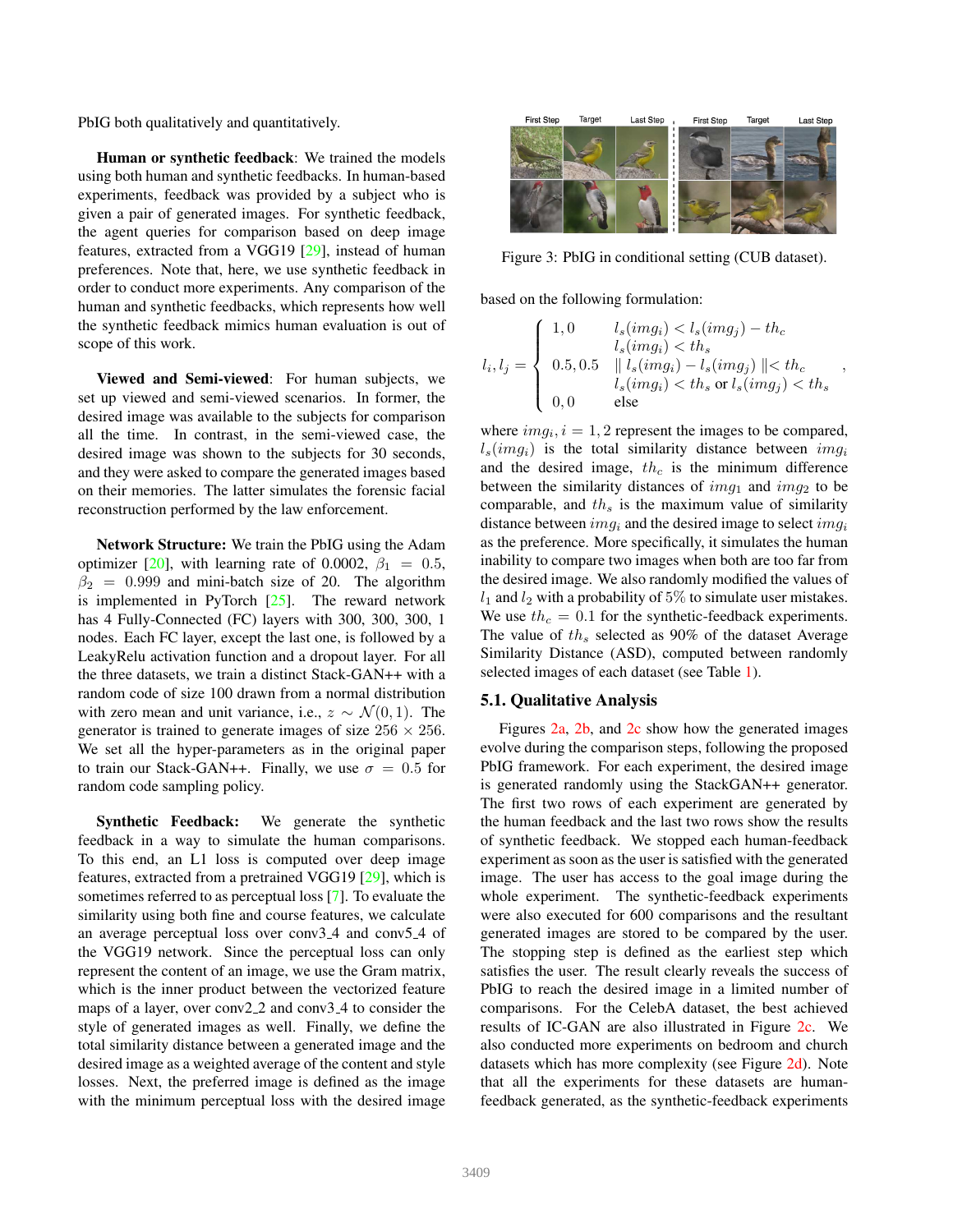| Dataset       | Dataset ASD | NN ASD | Feedback  | Final ASD                  |                 | <b>ANS</b>   |               |
|---------------|-------------|--------|-----------|----------------------------|-----------------|--------------|---------------|
|               |             |        |           | w/ $D_{GAN}$               | w/o $D_{GAN}$   | $W/D_{GAN}$  | $W/O D_{GAN}$ |
| CelebA        | 1.135       | 0.483  | Human     | $0.46 \pm 0.17$            | $0.47 \pm 0.20$ | $310 \pm 33$ | $322 \pm 40$  |
|               |             |        | Synthetic | $0.39 \pm 0.14$            | $0.40 \pm 0.13$ | $302 \pm 29$ | $276 \pm 39$  |
| Handbags      | 1.782       | 0.532  | Human     | $0.54 \pm 0.16$            | $0.56 \pm 0.14$ | $360 \pm 52$ | $381 \pm 59$  |
|               |             |        | Synthetic | $0.49 \pm 0.12$            | $0.49 \pm 0.15$ | $332 \pm 50$ | $297 \pm 62$  |
| <b>Shoes</b>  | 1.637       | 0.419  | Human     | $0.48 \pm 0.19$            | $0.51 \pm 0.18$ | $347 \pm 45$ | $369 \pm 53$  |
|               |             |        | Synthetic | $\overline{0.46 \pm 0.13}$ | $0.47 \pm 0.15$ | $311 \pm 42$ | $289 \pm 64$  |
| <b>CUB</b>    | 1.72        | 0.387  | Human     | $0.43 \pm 0.22$            | $0.49 \pm 0.25$ | $98 + 39$    | $124 \pm 51$  |
| (conditional) |             |        | Synthetic | $0.40 \pm 0.18$            | $0.42 \pm 0.20$ | $102 \pm 36$ | $123 \pm 40$  |

Table 1: The average perceptual distance between the final generated image and the goal image, and the average number of steps to stop training the latent code on different datasets for human and synthetic feedbacks.



Figure 4: The evolution of the generated image by the latent code, and the goal image on CelebA database in semiviewed setting. The users looked at goal images for 30 seconds and then asked to generate it.

fail to converge to an user-acceptable image. The final results on these datasets show the lack of our framework's ability on capturing small image details. A possible reason could be the poor performance of the StackGAN++ in these datasets, having too much of artifacts. Note that the performance of our framework is bounded by the performance of the underlying GAN framework in generating high quality images. Figure 3 also shows the PbIG results in conditional setting (CUB). The images are generated using conditional StackGAN++, conditioned on text description, which narrowed down the search space.

We also conducted a series of semi-viewed humanfeedback experiments. Figure 4 illustrates the results of our semi-viewed experiments on CelebA dataset.

## 5.2. Quantitative Analysis

Table 1 presents the quantitative analysis of the generated images by the proposed framework. We evaluate the PbIG using two metrics, namely average similarity distance (ASD), and average number of steps (ANS). The ASD is calculated by averaging the similarity distance between the generated image after the experiment termination, based on the explained stopping criteria, and the goal image (over 100 experiments in the syntheticfeedback setting, and 20 experiments in the humanfeedback setting). The effect of incorporating the discriminator of StackGAN++,  $D_{GAN}$ , in training the latent code is also investigated. Based on our human-feedback experiments each query takes 3 seconds in average to receive a user feedback. That means, based on the values of ANS in Table 1, it takes roughly 15 (5) minutes for the users to generate their goal images using unconditional (conditional) PbIG. We also tried to redo the humanfeedback CelebA experiments for IC-GAN by tuning its conditions. The ASD was calculated as 0.694, compared to 0.458 of PbIG, which confirms the visual difference in Figure 2c. Table 2 is also lists the results of more experiments on LSUN bedroom and church datasets. Note that we conducted it only in human-feedback setting, as the synthetic-feedback did not generate acceptable results. The reason is that the poor performance of the StackGAN++ in these datasets, having too much of artifacts.

Since the ASD might not be a perfect alternative to the human comparison ability, its value for the human-feedback experiments is greater than the synthetic-feedback. A possible reason could be that the network, when using synthetic feedback, learns to apply subtle modifications to the generated images that are almost undetectable to the human eyes (see adversarial samples  $[31]$ ). For the sake of clarity, the average similarity distance between 1000 randomly generated images is also reported for each dataset. We also reported ASD for NN training sample.

Employing the discriminator of StackGAN++,  $D_{GAN}$ , unexpectedly increases the ANS of the synthetic-feedback experiments while the ASD remains almost unaltered. This increase is a direct consequence of changing the direction of policy search by the discriminator to satisfy the realism of the generated image. However, the final result could be in average more plausible to the human user as some unrealistic images might have a low similarity distance to the goal image. In contrast, for human-feedback experiments, using  $D_{GAN}$  reduces the ANS notably. Here, removing the  $D_{GAN}$ , results in the latent code to generate unrealistic images in some experiments, while learning,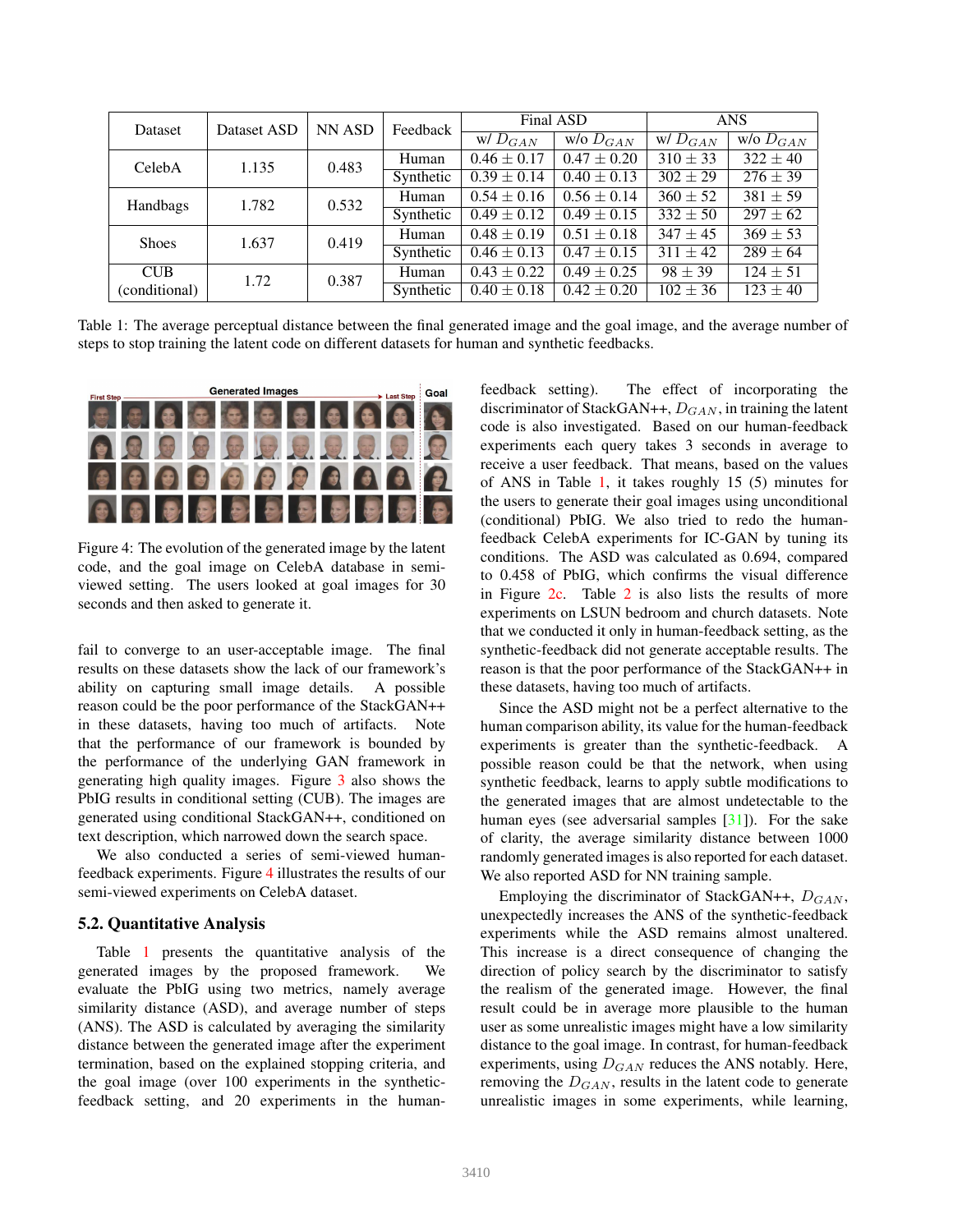which increases the number of selecting "not comparable" by the user (see the generated images in the first row of Figure 4). The ASD of the human-feedback experiments is rather similar with and without  $D_{GAN}$ , while its larger variation, in comparison with synthetic-feedback experiments, is associated with its relatively smaller number of experiments over which the ASD is calculated.

We also study how sensitive is the proposed framework for the complexity of the reward network. To this end, we calculated the ASD on the synthetic-feedback experiments for multiple reward networks with different complexity, namely  $2 \times \text{fc200}$ ,  $3 \times \text{fc200}$ ,  $3 \times \text{fc300}$ ,  $4 \times \text{fc300}$ ,  $3 \times$  fc400, and  $4 \times$  fc400. Here, "*n* x fcm" represents *n* subsequent fully-connected layers with  $m$  nodes. Figure  $5a$ shows how the reward network complexity affects the ASD (models sorted as reported above). The proposed learning scheme is quite robust to the complexity of the reward network. However, for very simple or complex networks, the ASD increases drastically due to the underfitting and overfitting, respectively. More specifically, in both cases, the learned latent code diverges significantly from its mean (zero in StackGAN++). Figure 5b illustrates how the ASD decreases as more feedbacks are provided to the framework. The ASD eventually starts settling down which means the PbIG is able to generate an acceptable representation of the goal image in less than 350 comparisons. Note that the results of this figure, as well as the results on Table 1, are reported for the reward network #3.

## 5.3. Ablation Study

To further gain deep insights of the improvements obtained by each part of the proposed method, we conduct more additional synthetic-feedback experiments for ablation studies:

MAML initialization: Adding MAML initialization to the reward network results in a roughly %25 improvement in ANS. Table 3 shows the ANS of synthetic feedback experiments with and without MAML initialization. However, the final ASDs changed for less than  $\pm\%2$ .

Random queries: Replacing the proposed random code sampling policy, in which we gradually give more chance to explore the neighborhood of the learned latent code, with complete random selection, results in the learned latent code converging to a point with a high similarity distance.

Best sample tracking: Removing the best sample tracking, significantly increases the ANS. Table 3 shows the ANS for the same experiments as in Table 1, without best sample tracking. The improvement in ANS is a result of incorporating automatically generated pairs, to train the reward network, which provides a global information about the most significant direction of reward maximization.

Weighted replay memory: We conducted the same experiments with un-weighted replay memory. The ASD

|                | Feedback | ASD  | ANS |
|----------------|----------|------|-----|
| <b>Bedroom</b> | Human    | 0.67 | 320 |
| Church         | Human    | O 71 | 291 |

Table 2: Human feedback results on LSUN bedroom and church datasets.

| W/0  | CelebA                | Handbags              | <b>Shoes</b>          |
|------|-----------------------|-----------------------|-----------------------|
| BST  | 365 $(21\% \text{ )}$ | 378 $(14\% \text{ )}$ | 367 $(18\% \text{ )}$ |
| MAML | 359 (19% $\uparrow$ ) | 417 (25% $\uparrow$ ) | 387 $(24\% \text{ )}$ |

Table 3: Removing the best sample tracking (BST) or MAML increases the average number of steps significantly.



Figure 5: ASD vs. model Complexity and number of steps.

at step 500 increased by 18%, 27%, and 20% for CelebA, Shoes, and Handbags datasets, respectively. Note that, as was mentioned, using a weighted replay memory will allow the network to learn faster, specifically in the early steps as most of the samples are drawn randomly from the latent code space. However, in late steps, there is more chance of sampling from the neighborhood of the learned latent code.

Comparison of previous preferences: Asking the users to compare their preferred images from the previous steps decreases the ANS by 9%, 12%, and 14% for CelebA, Shoes, and Handbags datasets, respectively. This trend of comparison, provides relative scores between previous preferred samples, which results in training of a better reward estimator.

# 6. Conclusion

In this paper, we present PbIG which enables the user to control the generation process of a generative model. To the best of our knowledge, it is the first universal framework which retrieves the desired latent code of a generative model which produce the user's desired image. The proposed method leverages the power of preferencebased reinforcement learning to find the desired latent code from a set of user's preferences. The proposed framework can be easily be adopted by any generative model in its conditional or unconditional setting. Our future work will explore a more systematic sampling policy to minimize the number of comparisons by the human user.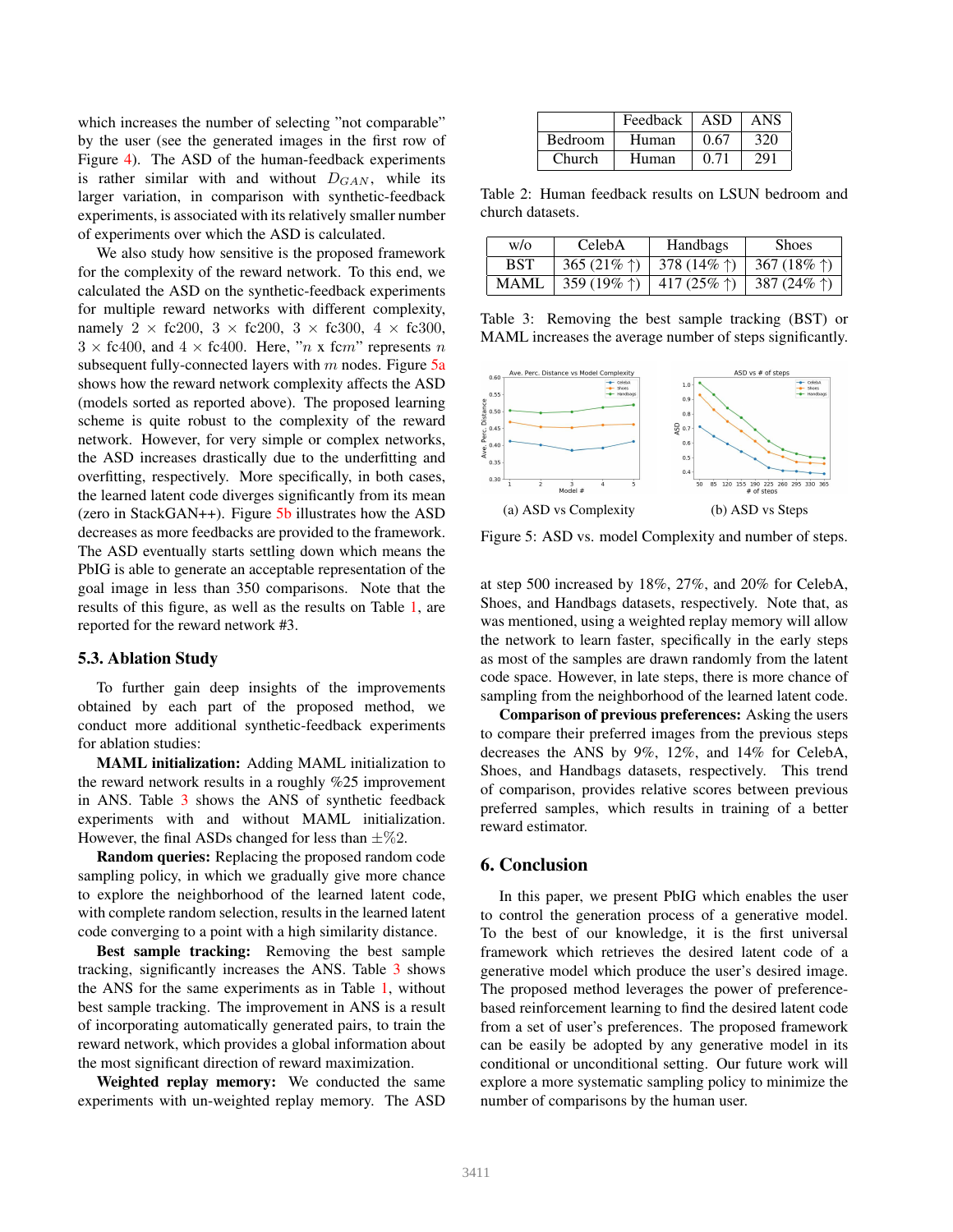# References

- [1] R. Akrour, M. Schoenauer, and M. Sebag. Preference-based policy learning. In *Joint European Conference on Machine Learning and Knowledge Discovery in Databases*, pages 12– 27. Springer, 2011. 2
- [2] X. Chen, Y. Duan, R. Houthooft, J. Schulman, I. Sutskever, and P. Abbeel. InfoGAN: Interpretable representation learning by information maximizing generative adversarial nets. In *Advances in neural information processing systems*, pages 2172–2180, 2016. 1
- [3] P. F. Christiano, J. Leike, T. Brown, M. Martic, S. Legg, and D. Amodei. Deep reinforcement learning from human preferences. In *Advances in Neural Information Processing Systems*, pages 4299–4307, 2017. 2, 3, 4
- [4] C. Daniel, M. Viering, J. Metz, O. Kroemer, and J. Peters. Active reward learning. 2014. 5
- [5] H. Ding, K. Sricharan, and R. Chellappa. Exprgan: Facial expression editing with controllable expression intensity. *AAAI*, 2018. 1
- [6] J. Donahue, P. Krähenbühl, and T. Darrell. Adversarial feature learning. *arXiv preprint arXiv:1605.09782*, 2016. 1
- [7] A. Dosovitskiy and T. Brox. Generating images with perceptual similarity metrics based on deep networks. In *Advances in Neural Information Processing Systems*, pages 658–666, 2016. 6
- [8] V. Dumoulin, I. Belghazi, B. Poole, O. Mastropietro, A. Lamb, M. Arjovsky, and A. Courville. Adversarially learned inference. *arXiv preprint arXiv:1606.00704*, 2016. 1
- [9] C. Finn, P. Abbeel, and S. Levine. Model-agnostic meta-learning for fast adaptation of deep networks. In *International Conference on Machine Learning*, pages 1126–1135, 2017. 2, 3, 4
- [10] J. Fürnkranz and E. Hüllermeier. Preference learning. In *Encyclopedia of Machine Learning*, pages 789–795. Springer, 2011. 2
- [11] J. Fürnkranz, E. Hüllermeier, W. Cheng, and S.-H. Park. Preference-based reinforcement learning: a formal framework and a policy iteration algorithm. *Machine learning*, 89(1-2):123–156, 2012. 2
- [12] I. Goodfellow, J. Pouget-Abadie, M. Mirza, B. Xu, D. Warde-Farley, S. Ozair, A. Courville, and Y. Bengio. Generative adversarial nets. In *Advances in neural information processing systems*, pages 2672–2680, 2014. 1, 2
- [13] X. Huang, M.-Y. Liu, S. Belongie, and J. Kautz. Multimodal unsupervised image-to-image translation. *arXiv preprint arXiv:1804.04732*, 2018. 1
- [14] P. Isola, J.-Y. Zhu, T. Zhou, and A. A. Efros. Image-to-image translation with conditional adversarial networks. *CVPR*, 2017. 1
- [15] P. Isola, J.-Y. Zhu, T. Zhou, and A. A. Efros. Image-toimage translation with conditional adversarial networks. In *Proceedings of the IEEE Conference on Computer Vision and Pattern Recognition*, pages 1125–1134, 2017. 2
- [16] L. P. Kaelbling, M. L. Littman, and A. W. Moore. Reinforcement learning: A survey. *Journal of artificial intelligence research*, 4:237–285, 1996. 2
- [17] T. Karras, T. Aila, S. Laine, and J. Lehtinen. Progressive growing of GANs for improved quality, stability, and variation. *ICLR*, 2018. 1
- [18] H. Kazemi, S. M. Iranmanesh, and N. Nasrabadi. Style and content disentanglement in generative adversarial networks. In *2019 IEEE Winter Conference on Applications of Computer Vision (WACV)*, pages 848–856. IEEE, 2019. 1
- [19] H. Kazemi, S. Soleymani, F. Taherkhani, S. Iranmanesh, and N. Nasrabadi. Unsupervised image-to-image translation using domain-specific variational information bound. In *Advances in Neural Information Processing Systems*, pages 10348–10358, 2018. 1
- [20] D. P. Kingma and J. Ba. Adam: A method for stochastic optimization. *arXiv preprint arXiv:1412.6980*, 2014. 6
- [21] D. P. Kingma and M. Welling. Auto-encoding variational bayes. *NIPS*, 2014. 1
- [22] S. Liu, Y. Sun, D. Zhu, R. Bao, W. Wang, X. Shu, and S. Yan. Face aging with contextual generative adversarial nets. In *Proceedings of the 2017 ACM on Multimedia Conference*, pages 82–90. ACM, 2017. 1
- [23] J. MacGlashan, M. K. Ho, R. Loftin, B. Peng, D. Roberts, M. E. Taylor, and M. L. Littman. Interactive learning from policy-dependent human feedback. *arXiv preprint arXiv:1701.06049*, 2017. 2
- [24] M. Mirza and S. Osindero. Conditional generative adversarial nets. *arXiv preprint arXiv:1411.1784*, 2014. 1
- [25] A. Paszke, S. Gross, S. Chintala, G. Chanan, E. Yang, Z. DeVito, Z. Lin, A. Desmaison, L. Antiga, and A. Lerer. Automatic differentiation in pytorch. In *NIPS-W*, 2017. 6
- [26] G. Perarnau, J. van de Weijer, B. Raducanu, and J. M. Alvarez. Invertible conditional GANs for image editing. ´ *arXiv preprint arXiv:1611.06355*, 2016. 1, 5
- [27] A. Radford, L. Metz, and S. Chintala. Unsupervised representation learning with deep convolutional generative adversarial networks. *arXiv preprint arXiv:1511.06434*, 2015. 5
- [28] T. Salimans, A. Karpathy, X. Chen, and D. P. Kingma. Pixelcnn++: Improving the pixelcnn with discretized logistic mixture likelihood and other modifications. *arXiv preprint arXiv:1701.05517*, 2017. 1
- [29] K. Simonyan and A. Zisserman. Very deep convolutional networks for large-scale image recognition. *arXiv preprint arXiv:1409.1556*, 2014. 6
- [30] P. D. Sørensen, J. M. Olsen, and S. Risi. Breeding a diversity of super mario behaviors through interactive evolution. In *Computational Intelligence and Games (CIG), 2016 IEEE Conference on*, pages 1–7. IEEE, 2016. 2
- [31] C. Szegedy, W. Zaremba, I. Sutskever, J. Bruna, D. Erhan, I. Goodfellow, and R. Fergus. Intriguing properties of neural networks. *arXiv preprint arXiv:1312.6199*, 2013. 7
- [32] F. Taherkhani, H. Kazemi, A. Dabouei, J. Dawson, and N. M. Nasrabadi. A weakly supervised fine label classifier enhanced by coarse supervision. In *The IEEE International Conference on Computer Vision (ICCV)*, October 2019. 1